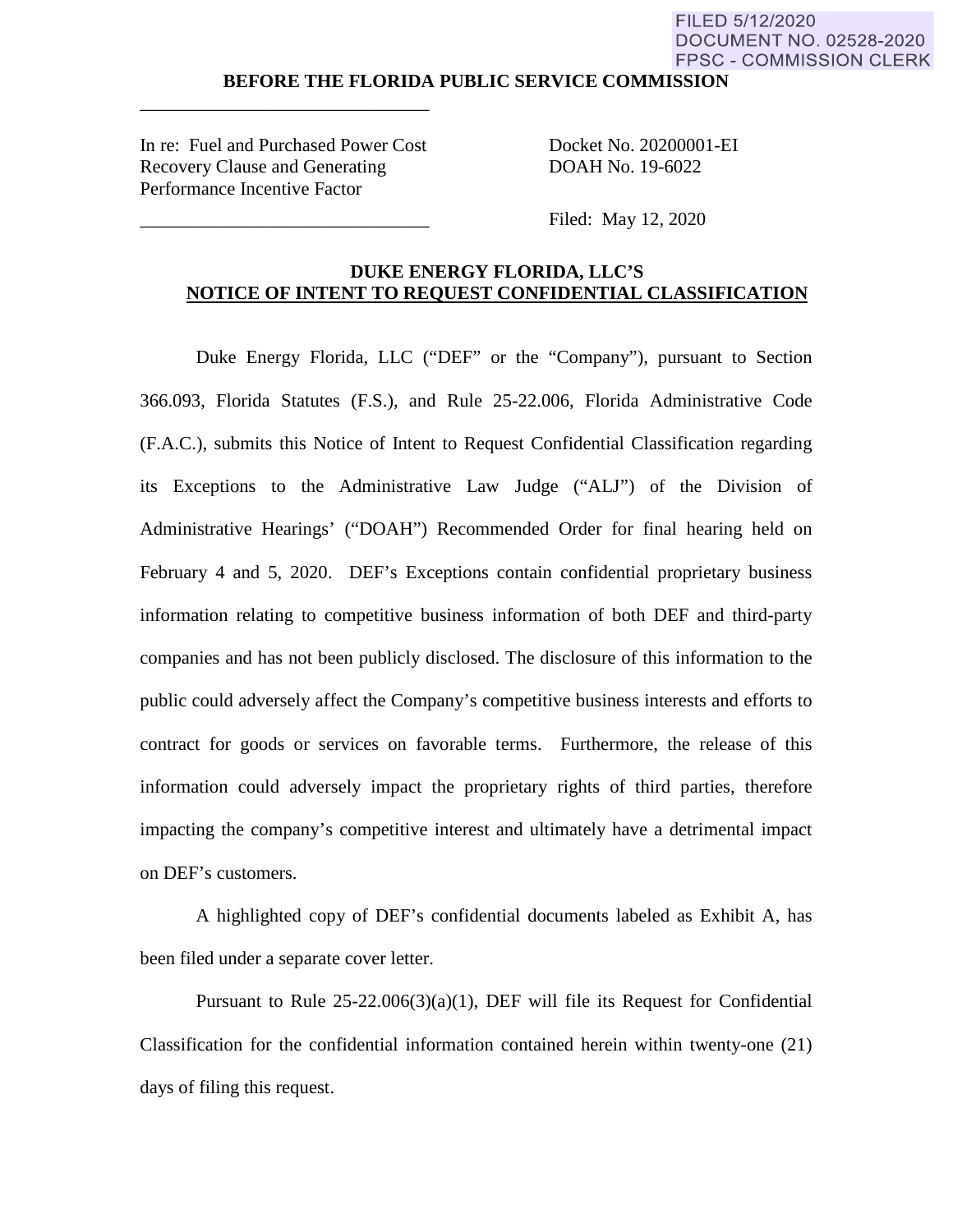RESPECTFULLY SUBMITTED this 12<sup>th</sup> day of May, 2020.

## *s/ Matthew R. Bernier*

 **DIANNE M. TRIPLETT** Deputy General Counsel

 Duke Energy Florida, LLC 299 First Avenue North St. Petersburg, FL 33701 T: 727. 820.4692 F: 727.820.5041 E: [Dianne.Triplett@Duke-Energy.com](mailto:Dianne.Triplett@Duke-Energy.com)

### **MATTHEW R. BERNIER**

 Associate General Counsel Duke Energy Florida, LLC 106 E. College Avenue, Suite 800 Tallahassee, FL 32301 T: 850.521.1428 F: 727.820.5041 E: [Matthew.Bernier@Duke-Energy.com](mailto:Matthew.Bernier@Duke-Energy.com) FLRegulatoryLegal@duke-energy.com